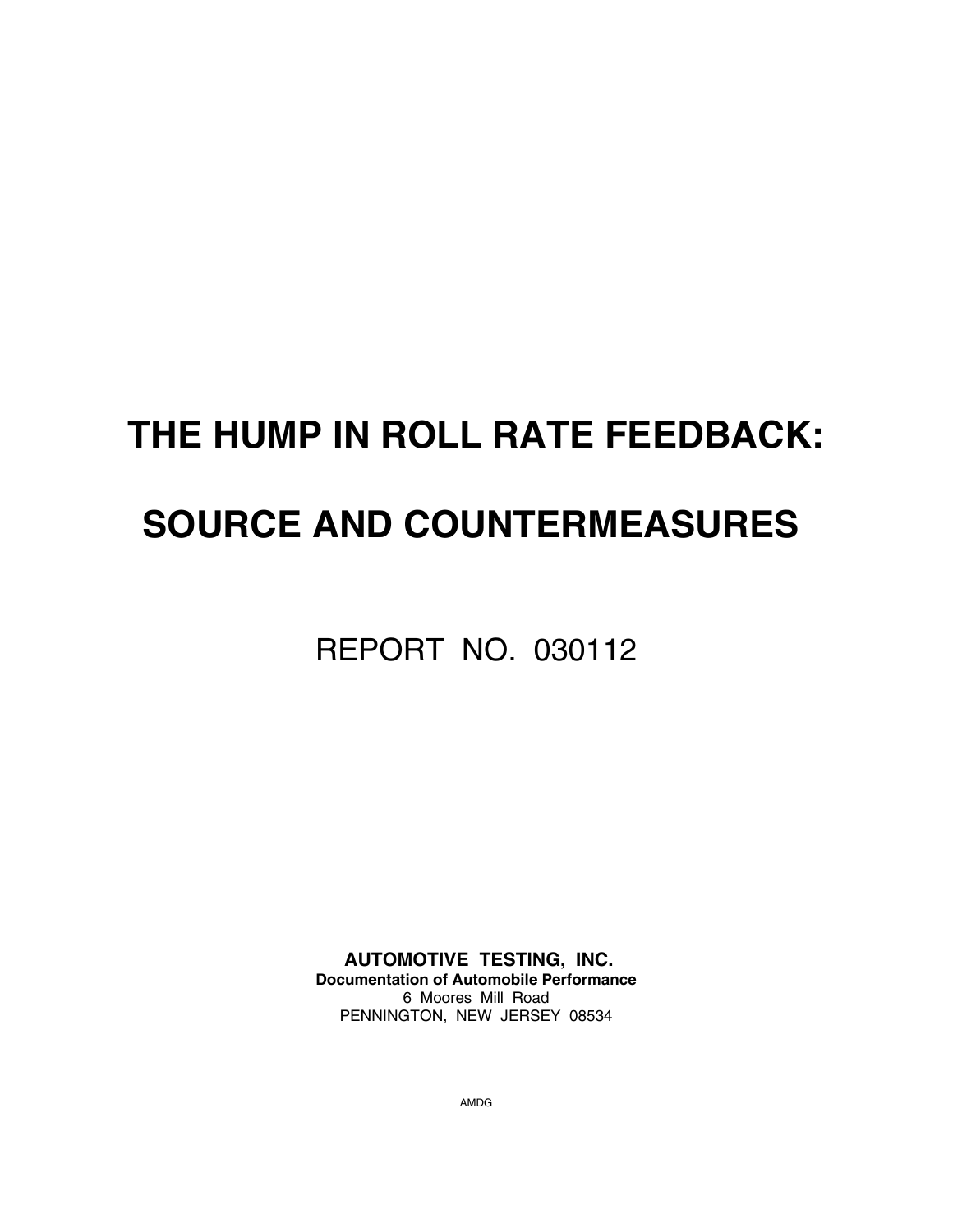# **THE HUMP IN ROLL RATE FEEDBACK: SOURCE AND COUNTERMEASURES**

# **INTRODUCTION**

Reverse-steer testing: whether called by that name (ATI); Fishhook (Toyota, NHTSA): or Road Edge Recovery (NHTSA) has become the primary test for vehicle rollover. Steering Machines first introduced by ATI/Heitz in 1996 have made Reverse Steer testing precise and repeatable. The problem of "timing" the steer reversal without favoring one vehicle over another was essentially solved by ATI's introduction of roll rate feedback in June of 1998. With roll rate feedback the steer reversal begins when the roll rate signal enters a window comparator around zero roll rate, at maximum roll angle. This method does not discriminate for or against vehicles having fast or slow roll response, since steer reversal is at max roll angle for all.



**Figure 1: Sample roll rate responses** 

#### HUMP PROBLEM DISCOVERED

A peculiar problem was soon discovered in testing: the roll rate does not pass through zero cleanly. In practically all test runs there is a secondary oscillation, called a "hump", near zero. Figure 1 shows the roll rate response in reverse steer testing of several vehicles.

The hump may be centered at zero, or it appear below or above zero. When it happens sufficiently above, the signal can miss the zero window as in Figure 1a, and the steer reversal is delayed. The phenomenon was discovered in testing of the early Geo Tracker, both at NHTSA and at ATI. It was first thought to be caused by early engagement of the bump stops in the Geo front suspension. But then the hump was noticed in other testing, almost always at or below zero where it didn't cause noticeable delay. The sloughing off in some runs such as Figure 1B is thought to result from loss of adhesion in the loaded front tire.

The hump was also found in ATI's frequency response testing with large steer angles as part of an ISO task force on vehicle behavior at high lateral acceleration (Reference 7). In testing of a 4-door, 4WD Suzuki Sidekick the roll rate response looked totally distorted at 0.4 Hz; the hump appeared at 0.8 Hz and 1.0 Hz; and the distortion was gone at 1.2 Hz. (Figure 2). With increasing steer amplitudes at 1 Hz, the hump tended to move downward with increasing hump amplitudes (Figure 3).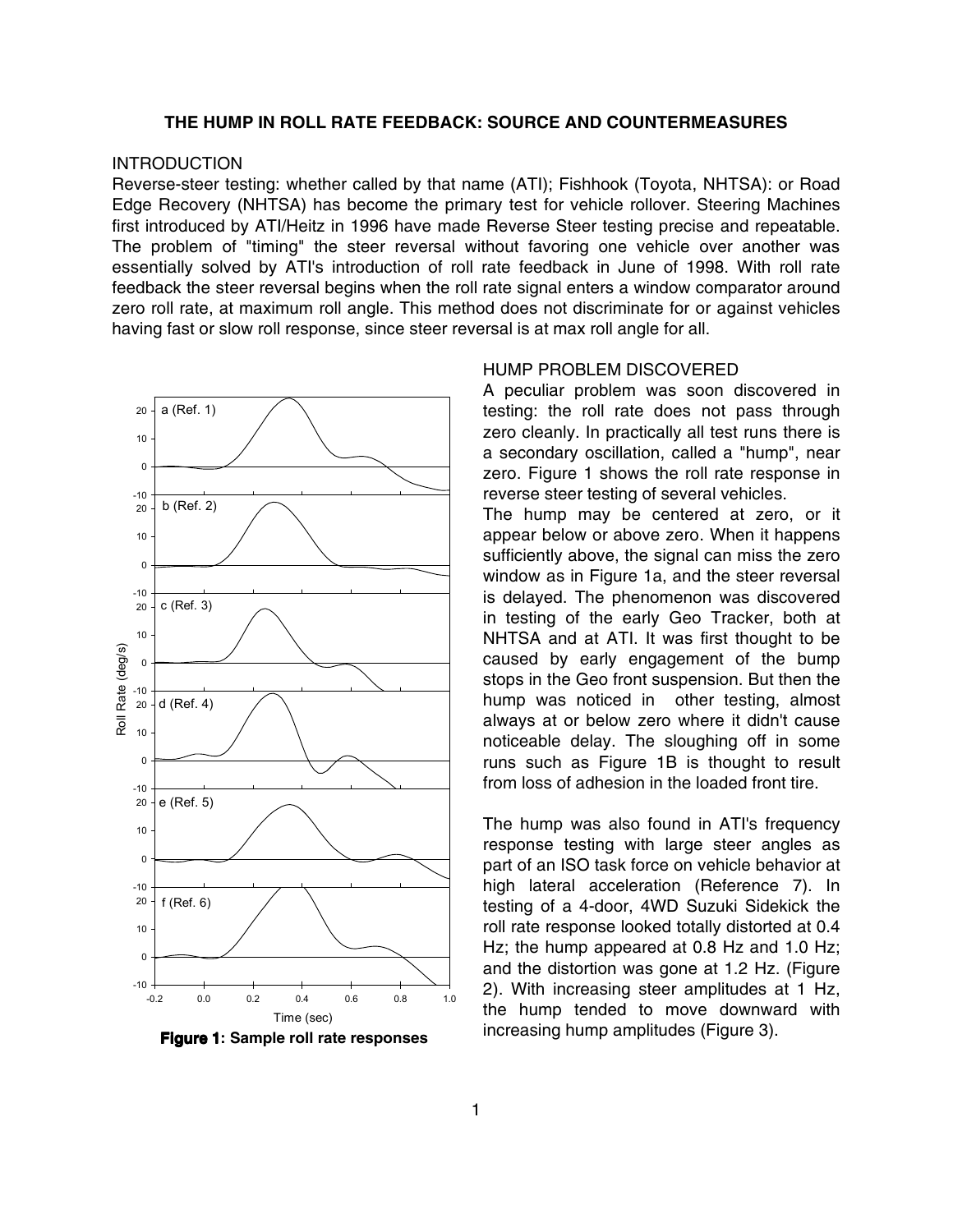

**Figure 2: Steer frequency effect Figure 2**

**Figure 3: Steer amplitude effect Figure 3**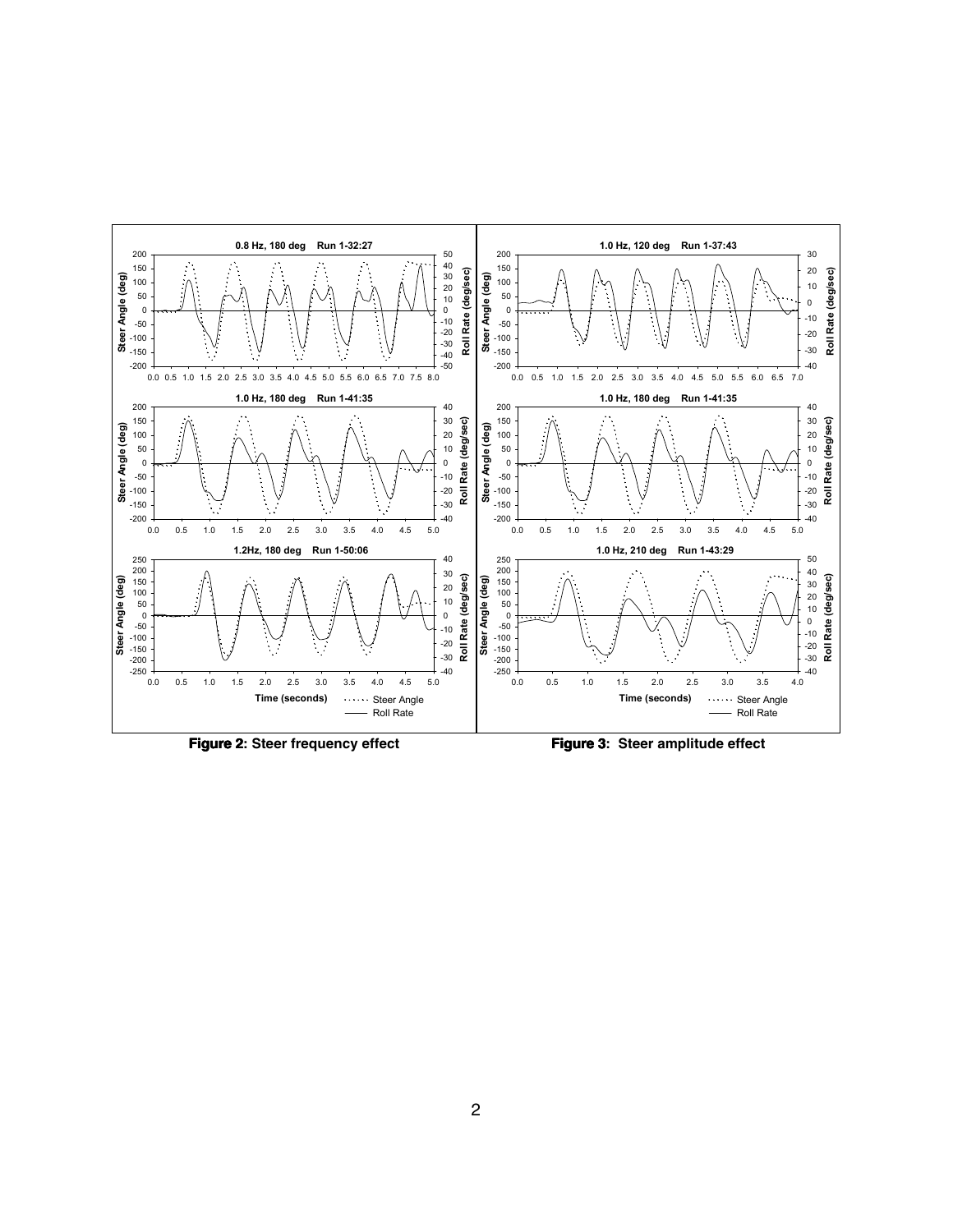#### **HYPOTHESIS**

It was then hypothesized that the phenomenon was a combination of sprung mass rotation about the roll axis and total vehicle rotation about the tires as a fulcrum.

The accidental discovery of the hump picture on the cover of the softback version of Den Hartog's *Theory of Oscillation* (Figure 4) reinforced this hypothesis. The cover picture, which also appears as Figure 1.17 of the Den Hartog text, graphs the expression  $x = a \sin \omega t + b \sin \omega t$ a/2 sin 2wt. Vehicle roll rate responses looked remarkably like this combination of a fundamental frequency plus a second harmonic. Figure 5 demonstrates the effect of hump amplitudes relative to the "fundamental", and Figure 6 demonstrates the effect of changing the relative frequencies. If the harmonic frequency greater than twice that of the fundamental the hump is higher; if twice the hump is at zero; and if less than twice the hump is lower. All of the patterns seen in vehicle testing can be constructed within a narrow range of frequency and amplitude ratios.



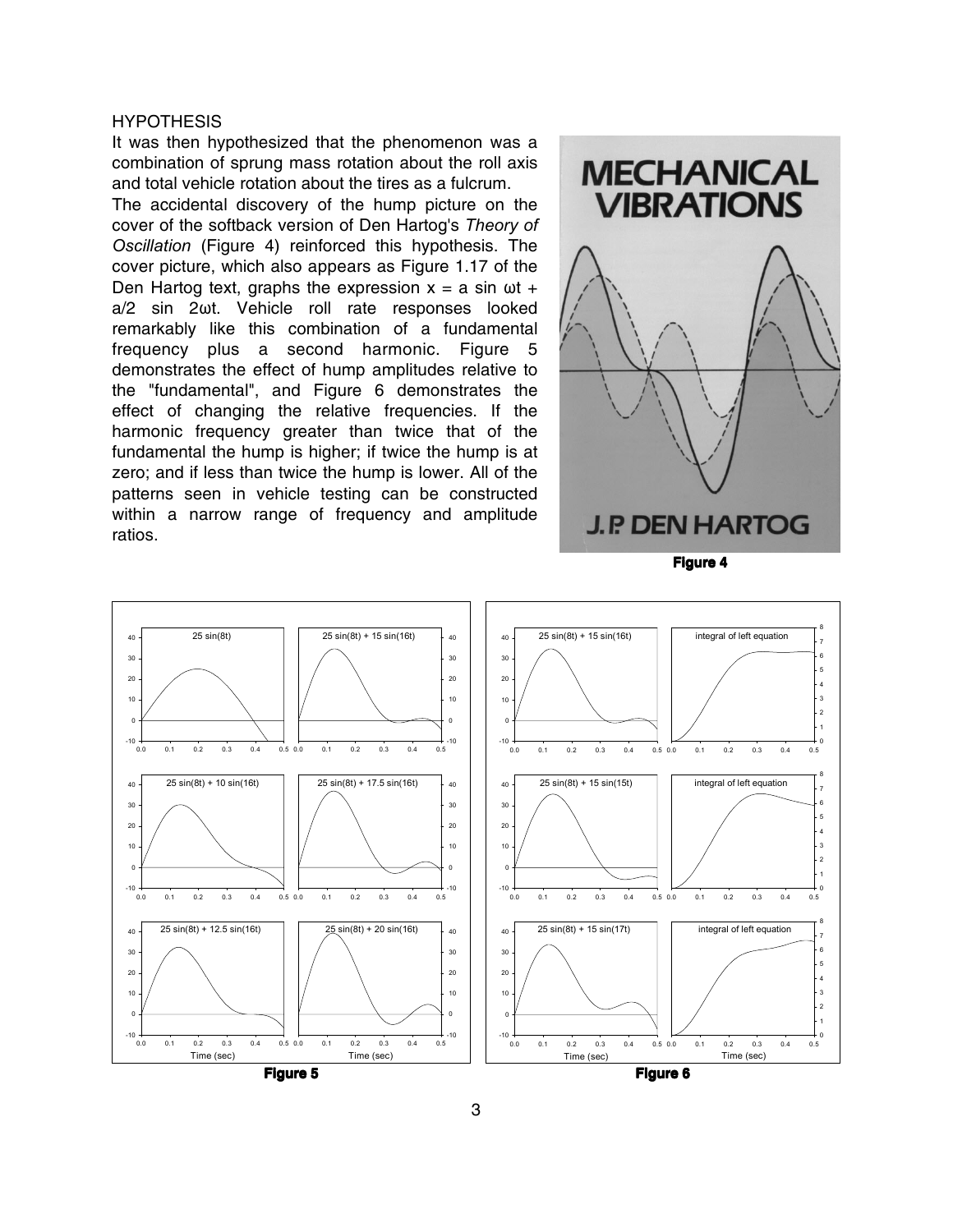# APPROXIMATIONS TO FREQUENCIES

For a simple second-order system the time to first peak in response to a theoretical step input is the inverse of one-half the damped resonant frequency. In real life, roll rate response is not so simple.



**Figure 7** Time to first peak of Steer and Roll Rate

First, it depends on the magnitude and rate of the steer input. Figure 7 shows the time to first peak for a Ranger 2WD pickup at different steer rates, for 150/180 degrees left/right steer at 50 mph (Reference 9). As the steer rate increases the response becomes more and more like response to a step input. The indicated "step response" at 800 degrees/second steer rate equates to a damped resonant frequency of 1.3 Hz. Second, tire saturation "mushiness" will reduce the relative total vehicle frequency, as indicated in Figure 3. Third, the presence of the second harmonic shortens the apparent half-sine of roll rate as shown in Figure 4, and thus increases the apparent frequency. Nevertheless, the nonlinear roll frequency can be *approximated* from the zero-crossing of the roll rate trace.

The roll inertia of the total vehicle is 2-3 times that of the sprung mass, and the tire spring rate may be 10-12 times that of the sprung mass roll rate. Thus, from "the square root of k/m" we have a reasonable "fundamental" and "second harmonic" frequency combination. The amplitude of the total vehicle oscillation relative to that of the sprung mass may seem high; but remember that rim strikes sometimes occur. Also, the total vehicle oscillation is at a higher frequency, which means a higher rate at the same amplitude, and is less damped. The departure from "twice" is what raises or lowers the hump from the zero axis.

# HUMP COUNTERMEASURES

Having identified the problem, there were three possibilities that could be considered. First, the zero window could be widened. Considerable widening might be necessary, which would tend to reduce the steer pause in all runs. Second, limit the pause length to some arbitrary value. This tends to be against the whole idea of letting the vehicle find its own steer reverse point. Third, filter the roll rate signal.

Since the hump frequency is always reasonably close to twice the "fundamental" it can easily be affected with electronic filtering. By filtering the hump can be removed, or it can be accentuated.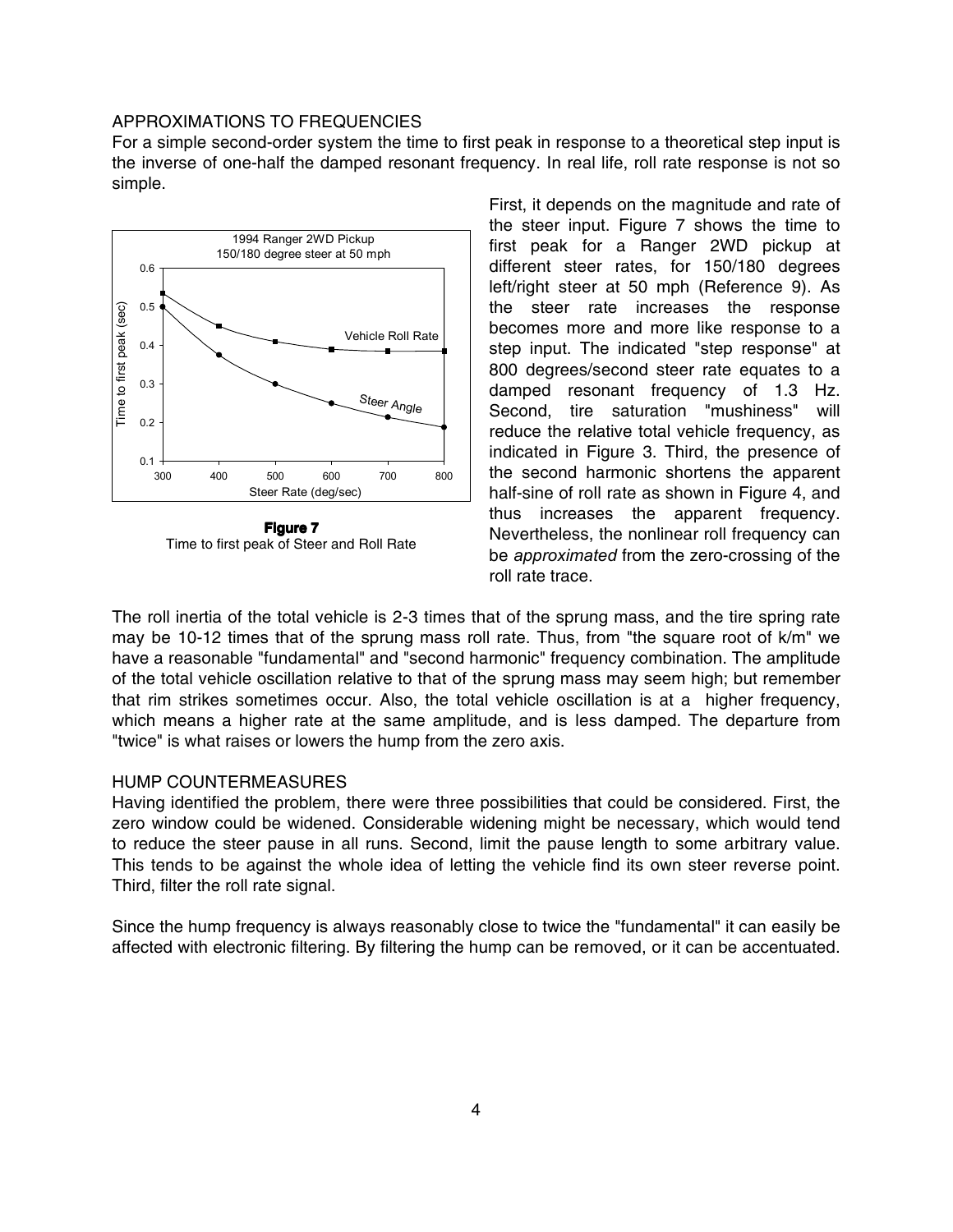### HUMP SUPPRESSION

Analysis of data from several vehicles indicates that a range of frequencies from 1.1 to 1.6 Hz should be passed and frequencies above 2.2 Hz should be suppressed. A simple low-pass filter cannot be made to work because its phase lag cannot be compensated by any physically-realizable circuit. After trying several different types, it was decided that a single-stage *bandpass* filter with a center at 1.2 Hz and a Q of 1 (3 db bandwidth 0.6 to 1.8 Hz), would be effective. Figure 8 shows the effect of this filter on the test run humps from Figure 1. A circuit diagram, response plots and mathematics for this filter are given in Appendix A.



Bandpass filter effect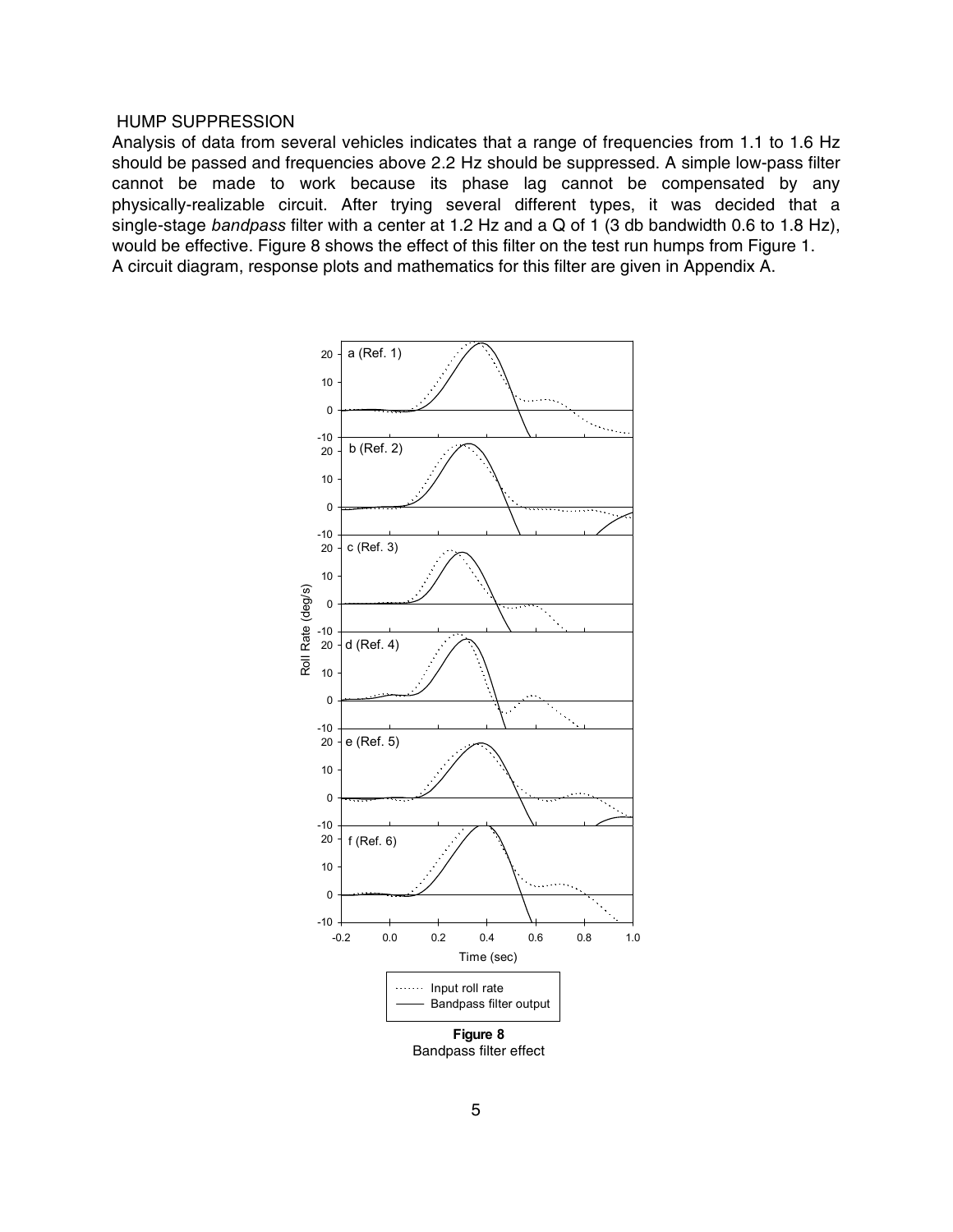# HUMP ACCENTUATION

A stronger hump has a better chance of reaching the window boundary. This can be accomplished by a simple "lead network" which increases amplitude at a nominal rate of 6 db/decade, or a factor of 2 between fundamental and hump amplitudes. As shown in Appendix B, the 6db/octave is attained in the linear section midway between the two break frequencies, and lesser differences are attained near the breaks or when the breaks are brought closer together. The phase shift associated with the lead network is compensated by means of an "all pass" filter with constant amplitude and increasing phase lag.

Figure 9 shows the effect of a moderate filter with breaks at 1.3 Hz and 5.3 Hz.

Circuit diagrams, response plots and mathematics for the lead network and the with phase compensation filter are given in Appendix B.



Lead and Phase shift effect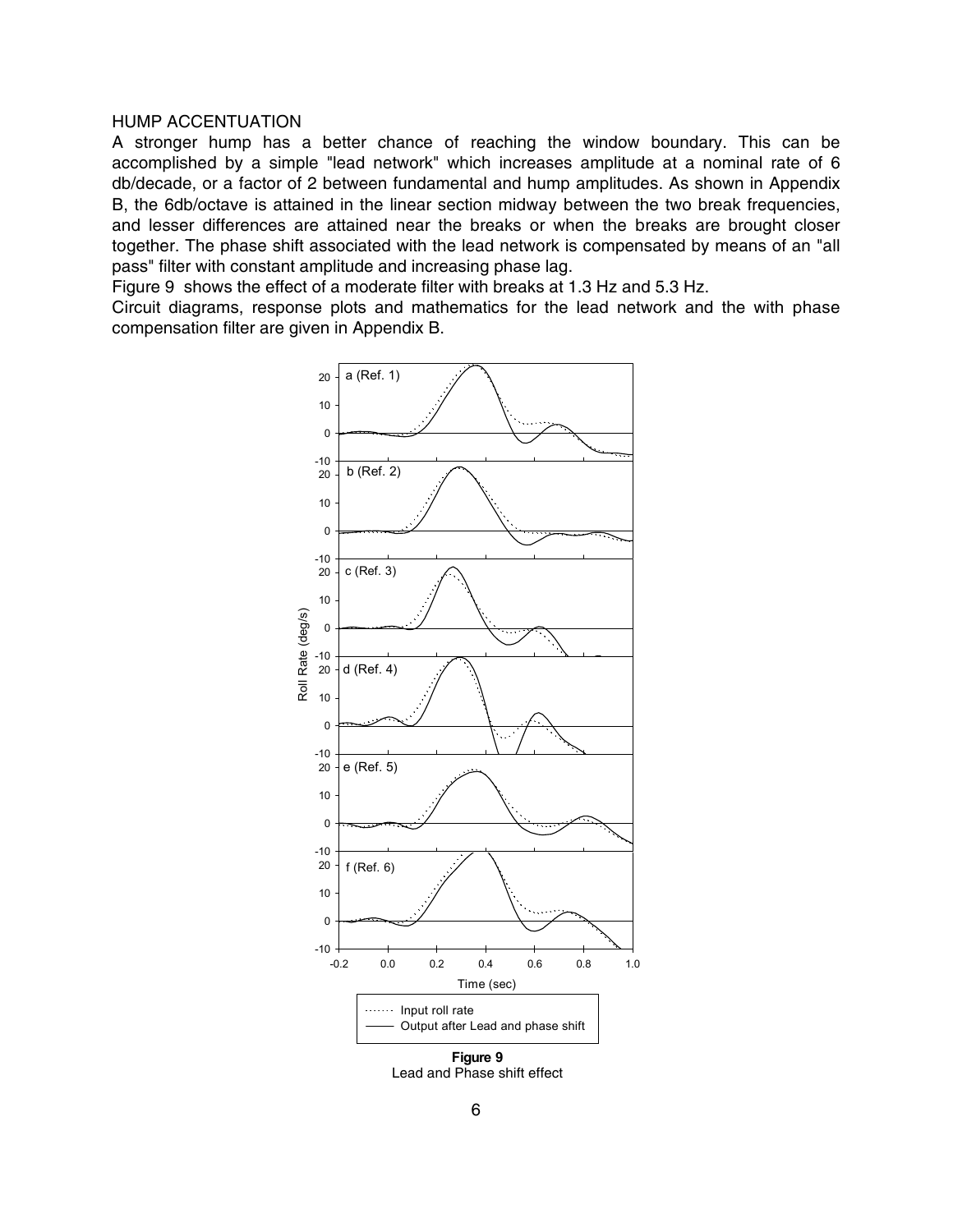# FILTER PERFORMANCE

Hump removal and hump suppression are both capable of eliminating the occasional extended pause before steer reversal. The bandpass filter is considerably more definite, while the lead network retains the general shape of the original roll rate plot. Because it is more definite and does not require phase compensation the bandpass was chosen for hardware implementation (box shown in Figure 10); and when recorded data was played through it the results were as predicted. The box implementation has provision for passthrough of the original signal to the data system, and switch-selected original or filtered signal to the steering machine. The circuit diagram is in Appendix 1.

# ARE ANY COUNTERMEASURES APPROPRIATE ?

The countermeasures described above are capable of eliminating the occasional excessive pause before steer reversal. But should they be used? All countermeasures tend to slightly reduce maximum roll angle at steer reversal, whereas the uncompensated maximum roll angle is accurate. Furthermore, uncompensated maximum roll angle appears to have a greater total vehicle-tire component, which has greater potential energy. Also, the increased delay results in a greater sideslip angle and a greater speed scrub-off at steer reversal, which tend to opposite effects on maneuver severity. On balance, it can be strongly argued that the vehicle should be "left alone to do its thing".

# RECOMMENDED OPERATION

In reversed steer testing the driver immediately notices the increased sideslip and path deviation when steering reversal is significantly delayed. In normal operation the filter is therefore left out, and if a delay is noticed in a given test run that run is repeated with the filter switched in. The results of the two runs can then be compared.



**Figure 10**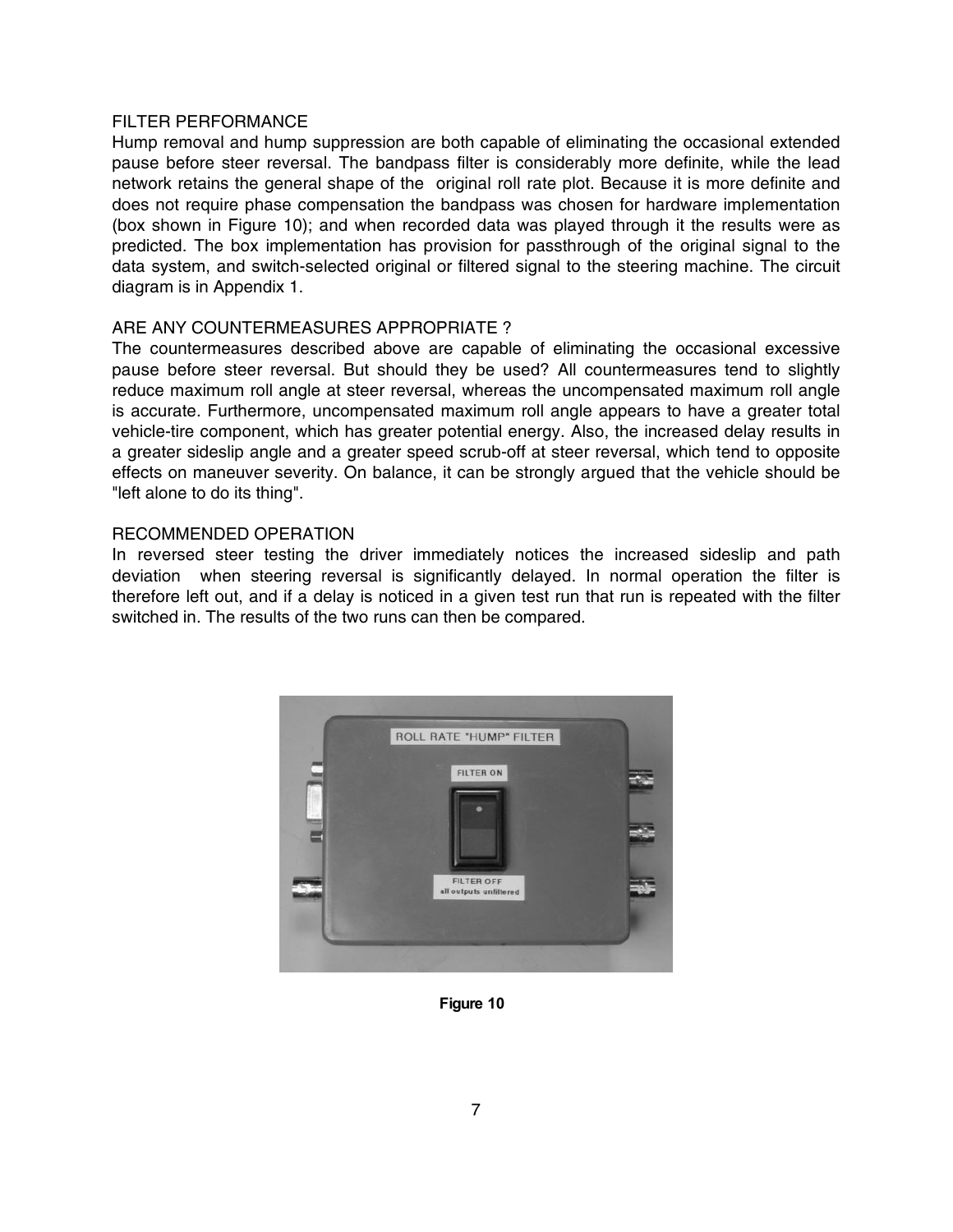#### REFERENCES

- 1. Geo Tracker, 180/180 degrees steer at 50 mph. ATI Test Report No. 082801: *Reverse Steer Testing of 1991 Geo Tracker 4WD* at 2-0:51:25.
- 2. 2001 Chevrolet Tracker, 180/180 degrees steer at 50 mph. ATI Test Report No. 072401: *Reverse Steer Testing of 2001 Chevrolet Tracker 2-Door 4WD* at 1-0:12:33.
- 3. 1994 Mazda Pickup, 150/180 degrees steer at 56 mph. ATI Test Report No. 981009: *Reverse Steer Testing of 1994 Mazda 2300 Pickup* at 2-1:11:04.
- 4. 2000 Pathfinder, 150/150 degrees steer at 50 mph. ATI Data File 101001: *ISO Task Force Testing, 2000 Pathfinder, ATI Protocol* at 4-0:03:59.
- 5. Loaded 15 Passenger Van, 180/180 degrees steer at 45 mph. ATI Test Report 120700: *Reverse Steer Testing of 1992 GMC RALLYE STX 15-Passenger Van* at 2-0:23:18.
- 6. 1997 Kia Sportage, 180/180 degrees steer at 50 mph. ATI Test Report 091202: *Reverse Steer Testing of 1997 Kia Sportage RWD* at 4-0:03:05.
- 7. 1995 Sidekick, sinusoidal steer at 50 mph. ATI Data File 101001: *ISO Task Force Testing, 4WD 4-Door Sidekick, Italian Protocol* at 1-0:32:27, 1-0:41:35, 1-0:50:06, 1-0:37:43, 1-0:43:29.
- 8. J.P. Den Hartog, *Mechanical Vibrations*. Dover Publications, New York. 1985 republication of the 1956 4th edition.
- 9. ATI Report No. 110700, *Input Study: Steer Rate, Speed/Steer Schedules*, November 2000.
- 10. D. Lancaster, *Active Filter Cookbook*, Howard W. Sams & Co., Indianapolis Indiana, 1975.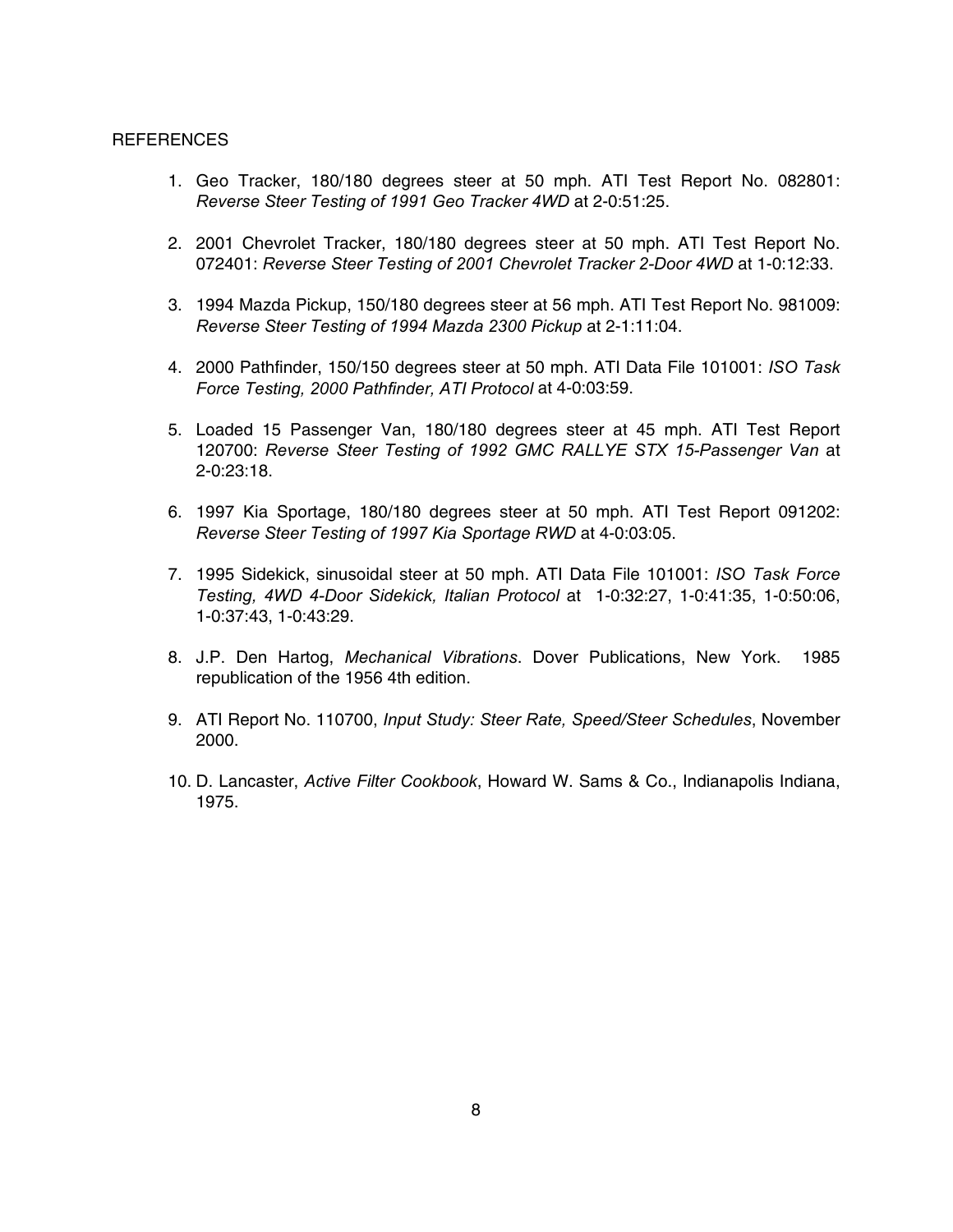# **Appendix A - Bandpass Filter**

The single stage multiple feedback bandpass filter is described in Reference 10, pages 151- 154.



from which 
$$
\omega = \sqrt{\frac{1}{4Q^2 R_1^2 C^2}} = \frac{1}{2QR_1 C}
$$
 and  $R_1 = \frac{1}{2Q\omega C}$ 

For 
$$
\omega = 2\pi(1.2 \text{ hz}) = 7.5 \text{ rad/sec}
$$
, and  $C = 0.68 \mu\text{F}$ :

$$
R_1 = \frac{10^6}{2Q(0.75)(0.68)} = \frac{98039}{Q} \approx \frac{100 \text{K}}{Q}
$$
  
at  $Q=1$ ,  $R_1 = 100 \text{K}$ ,  $R_2 = 400 \text{K}$ :  

$$
e_o = \frac{\frac{-s}{0.068}}{s^2 + 7.35s + 54} = \frac{-14.7s}{s^2 + 7.35s + 54}
$$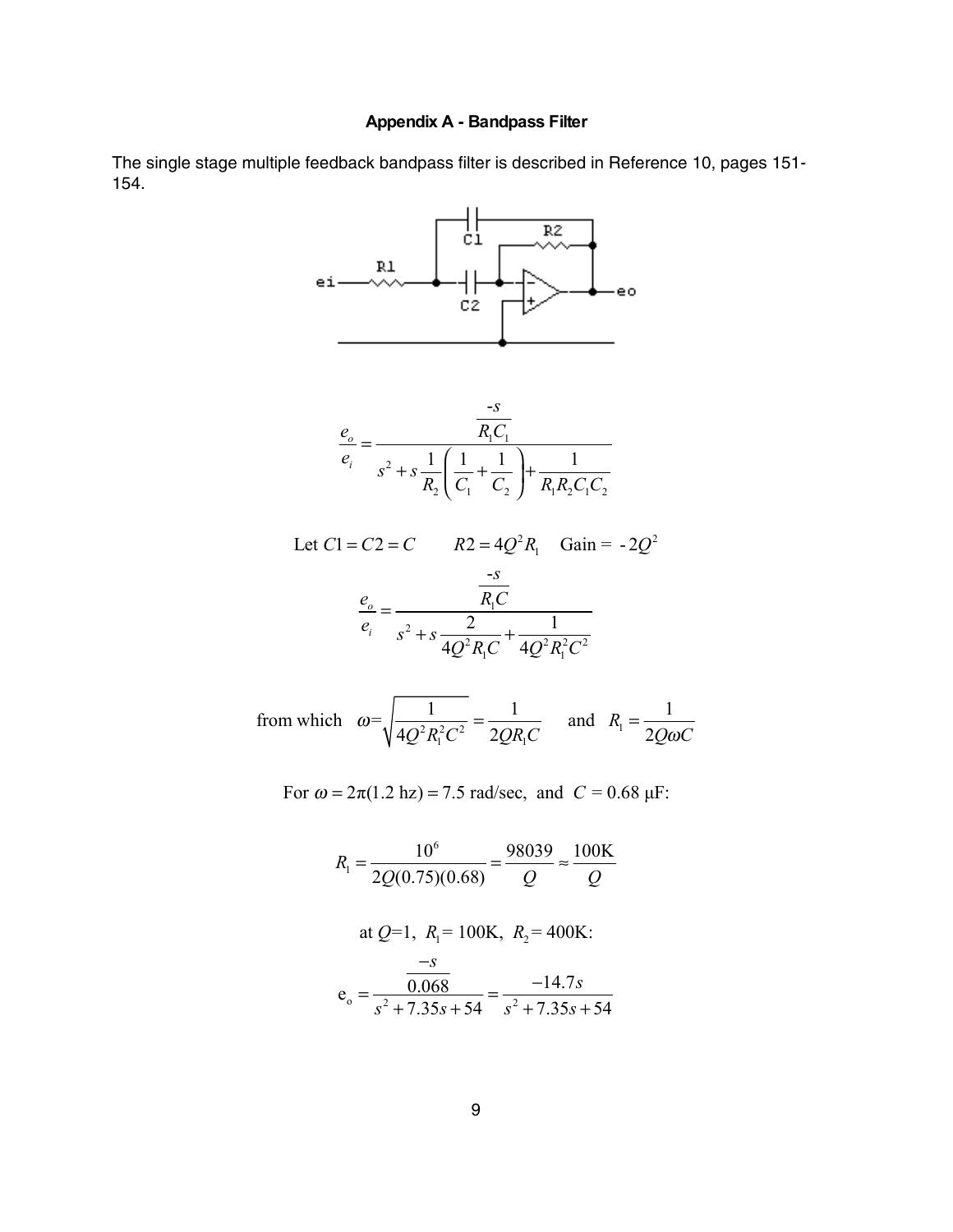Figure A1 shows magnitude and phase angle for the filter, normalized by an external gain of 0.5.



**Figure A1** Magnitude and phase plots for selected bandpass filter.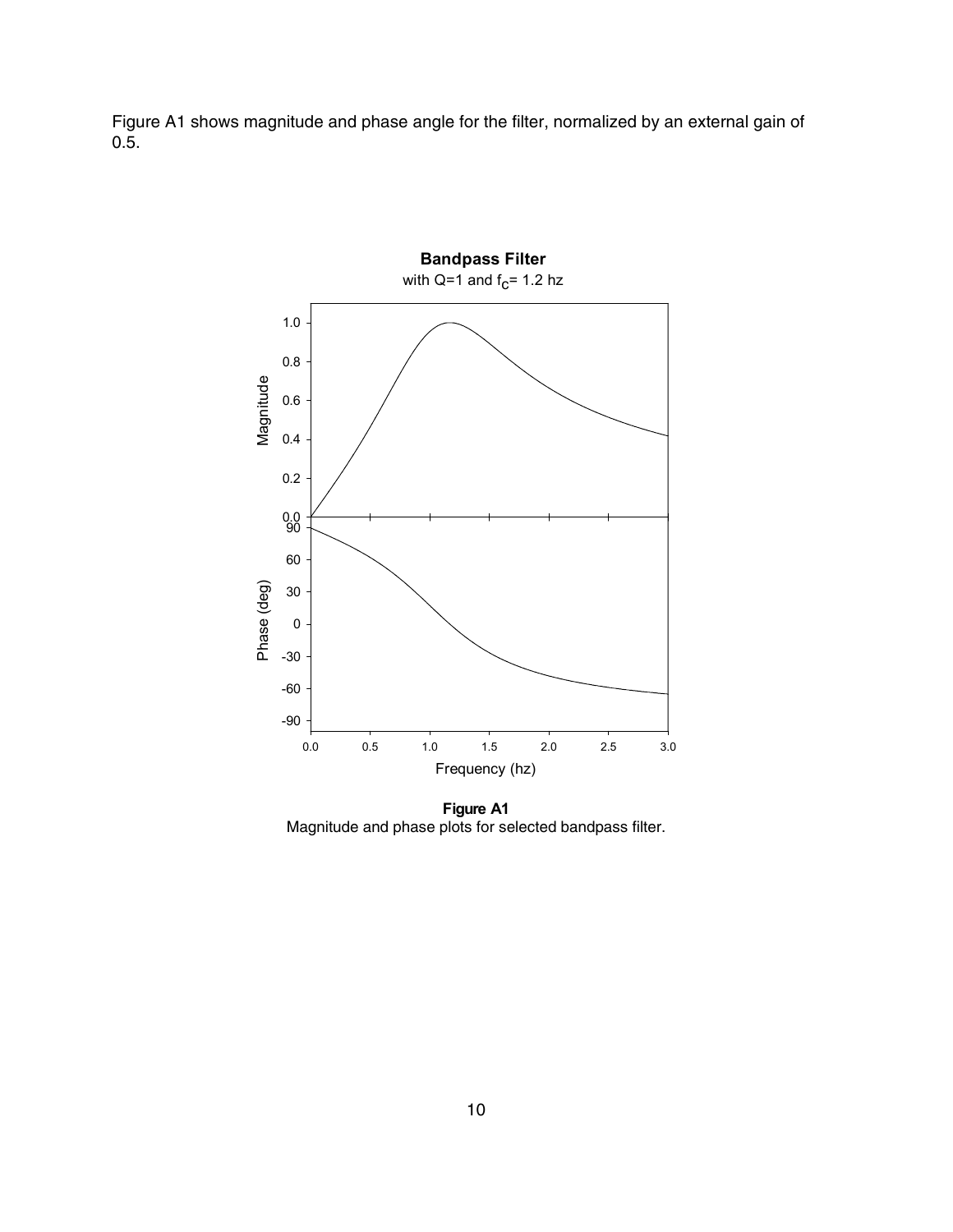Figure A2 shows a circuit diagram for the filter box, with roll rate pass-through and a buffered switchable output.



**Figure A2** Circuit for bandpass filter box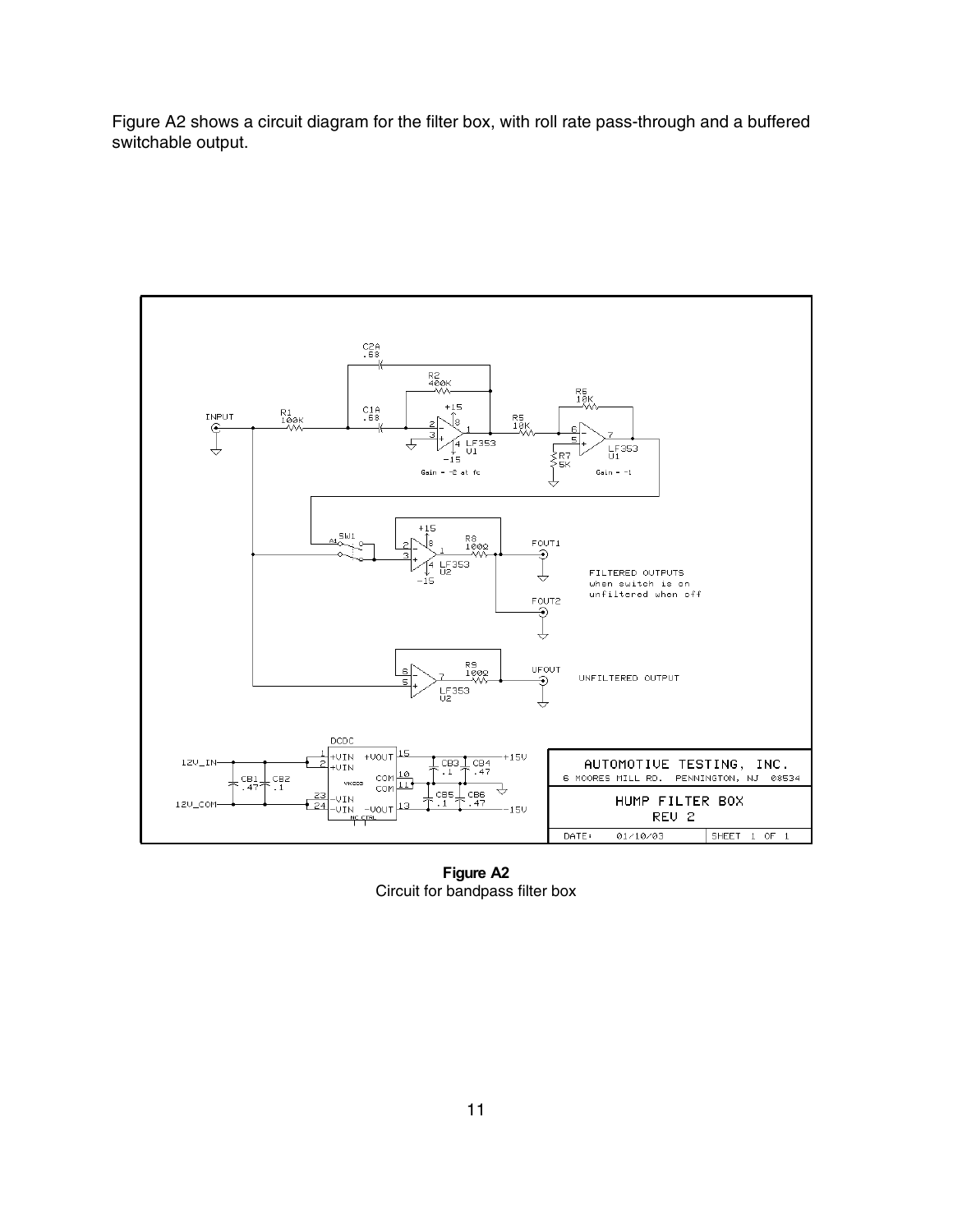



$$
\frac{e_o}{e_i} = \frac{Z_2}{Z_1 + Z_2}
$$
  
where  $Z_2 = R_2$  and  $Z_1 = \frac{\frac{R_1}{j\omega C}}{R_1 + \frac{1}{j\omega C}} = \frac{R_1}{j\omega R_1 C + 1}$ 

substituting *s* for 
$$
j\omega
$$
:  $Z_1 = \frac{R_1}{1 + R_1Cs}$ 

$$
\frac{e_o}{e_i} = \frac{R_2}{R_2 + \frac{R_1}{1 + R_1 C s}} = \frac{R_2 (1 + R_1 C s)}{R_1 + R_2 + R_1 R_2 C s} = \frac{R_2 (1 + R_1 C s)}{(R_1 + R_2) \left(1 + \frac{R_1 R_2}{R_1 + R_2} C s\right)}
$$

Let 
$$
T_1 = R_1 C
$$
 and  $T_2 = \frac{R_1 R_2}{R_1 + R_2} C$ 

$$
\frac{e_o}{e_i} = \frac{R_2}{(R_1 + R_2)} \left( \frac{1 + T_1 s}{1 + T_2 s} \right)
$$

For 
$$
T_1 = 0.12
$$
 sec,  $T_2 = 0.03$  sec,  
 $R_1 = 1$  M $\Omega$ ,  $R_2 = 360$  K $\Omega$ ,  $C = 0.12$  µF

$$
\frac{e_o}{e_i} = 0.265 \left( \frac{1+0.12s}{1+0.03s} \right)
$$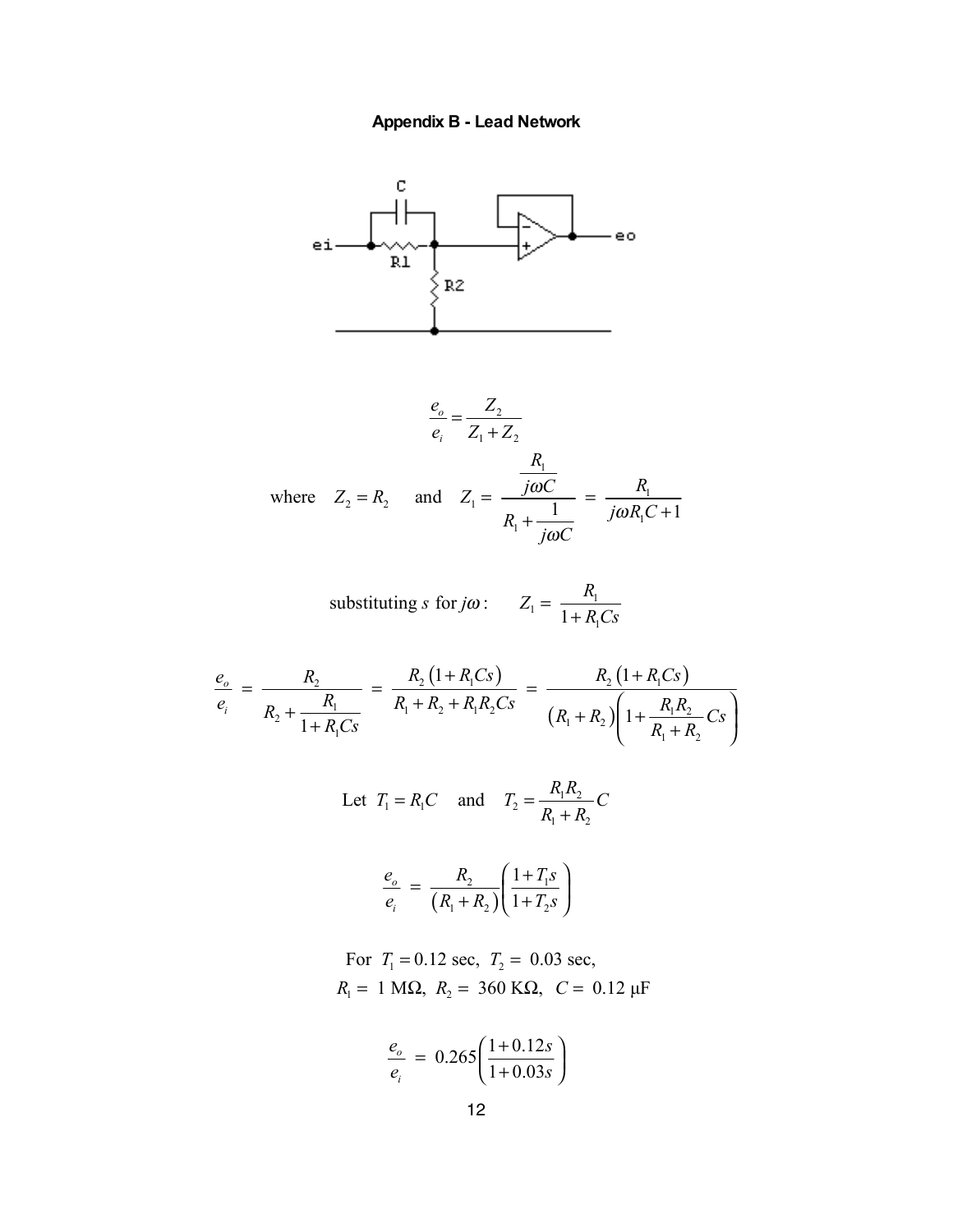Figure B1 shows the amplitude and phase response for breaks at 0.5 hz and 5.3 hz (1/T<sub>1</sub> = 3 rad/sec and 1/T<sub>2</sub> = 33 rad/sec). 1 hz and 2 hz are in the linear part, with 6 db/octave, or a 2-1 ratio.



**Figure B1** Magnitude and phase response of lead network with breaks at 0.5 hz and 5.3 hz.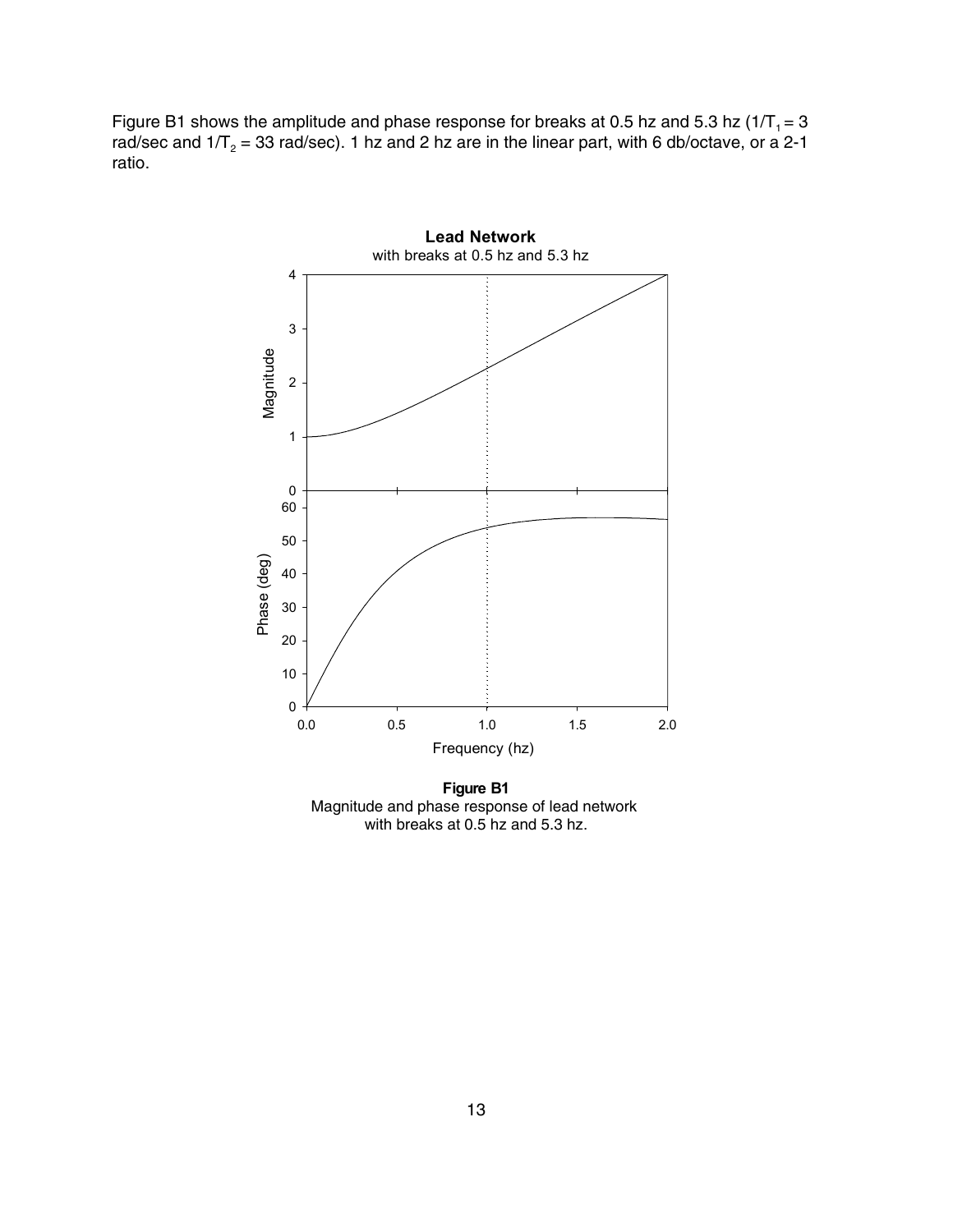Figure B2 shows the amplitude and phase response for the filter chosen, with breaks at 1.3 hz and 5.3 hz (T<sub>1</sub> = 0.12 seconds and T<sub>2</sub> = 0.03 seconds). The amplitude ratio between 1 hz and 2 hz is reduced to 1.4, or a 40 percent increase in the hump size relative to the fundamental. Figure B2 also shows leading phase shifts of 26.3 degrees at 1 hz and 35.8 degrees at 2 hz. These require compensation by means of the "all pass" filter which provides phase lag at constant amplitude.



**Figure B2** Magnitude and phase response of chosen lead network with breaks at 1.3 hz and 5.3 hz.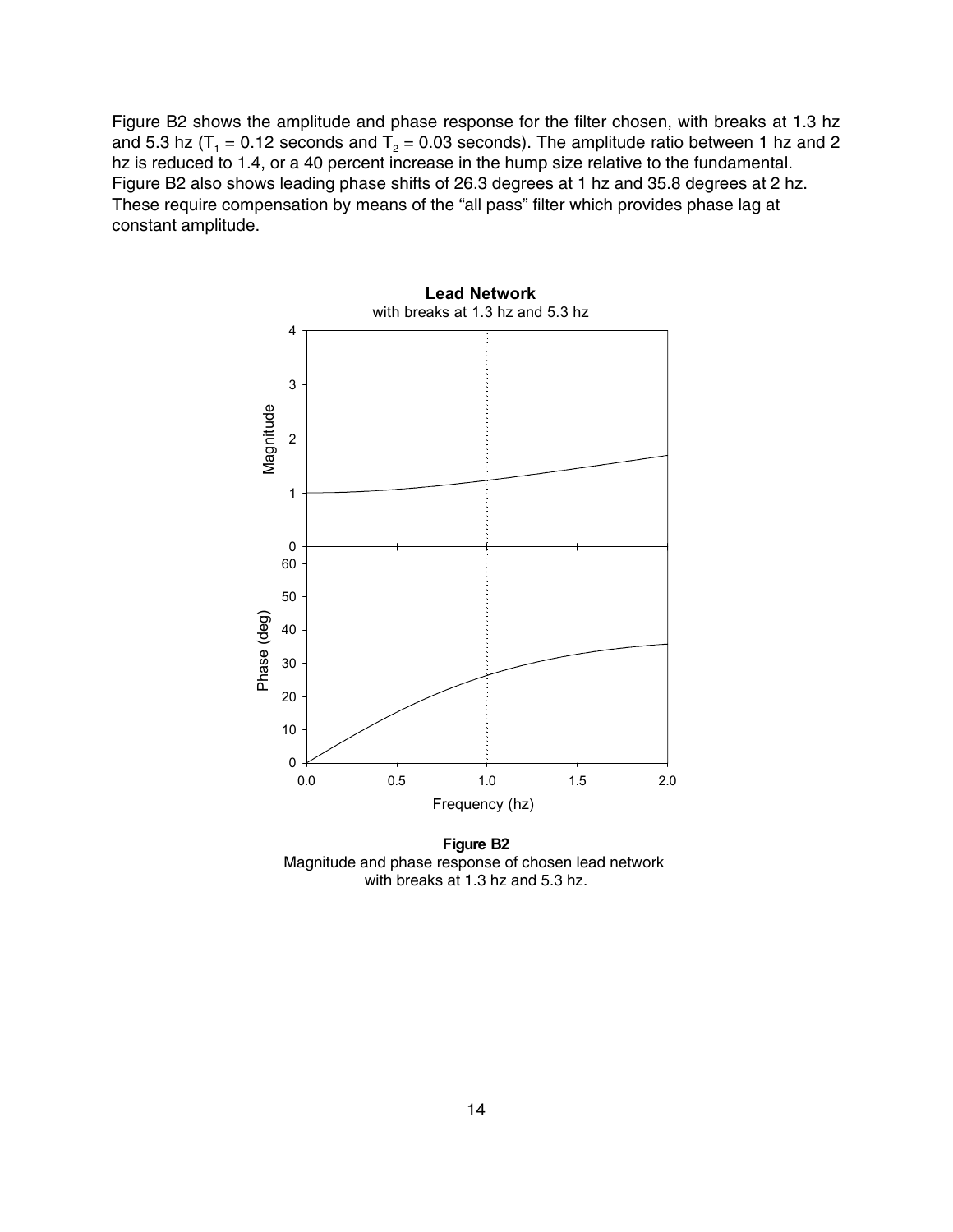# All-Pass Filter



Assume  $el = e^2$ , No current across R2, All resistors equal  $(R = R1 = R2 = R3 = R4)$ 

$$
e_1 = \frac{(e_0 + e_1)}{2}
$$
 and  $e_2 = \left(\frac{\frac{1}{j\omega C}}{R + \frac{1}{j\omega C}}\right) e_i$ 

substituting *s* for *j* $\omega$  and equating  $e_1$  with  $e_2$ :

$$
e_1 = e_2, \quad \therefore \quad \frac{e_o + e_i}{2} = \left(\frac{\frac{1}{Cs}}{R + \frac{1}{Cs}}\right) e_i
$$

$$
e_o = 2\left(\frac{\frac{1}{Cs}}{R + \frac{1}{Cs}}\right) e_i - e_i = \left[2\left(\frac{\frac{1}{Cs}}{R + \frac{1}{Cs}}\right) - \left(\frac{R + \frac{1}{Cs}}{R + \frac{1}{Cs}}\right)\right] e_i
$$

$$
\frac{e_o}{e_i} = \frac{\frac{2}{Cs} - R - \frac{1}{Cs}}{R + \frac{1}{Cs}} = -\left(\frac{R - \frac{1}{Cs}}{R + \frac{1}{Cs}}\right) = -\left(\frac{RCs - 1}{RCs + 1}\right)
$$

For RC = 0.03 sec:  $R = 100 \text{ K}\Omega$ ,  $C = 0.3 \mu\text{F}$ 

$$
\frac{e_o}{e_i} = -\left(\frac{0.03s - 1}{0.03s + 1}\right)
$$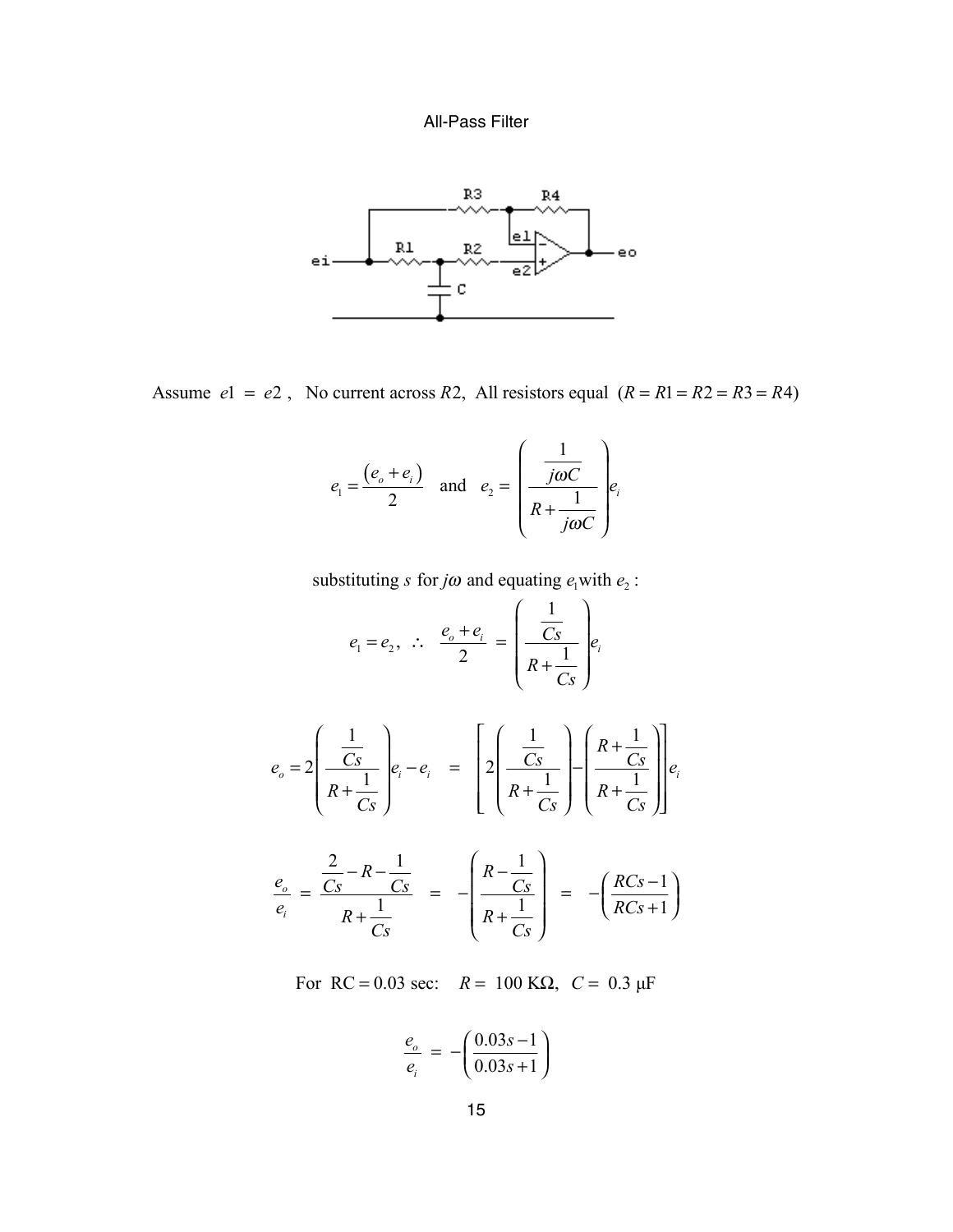The amplitude and phase response of the all-pass filter is shown in Figure B3 and the combination of the lead network and the all-pass filter is shown in Figure B4.



**Figure B3** Magnitude and phase response of All-pass filter